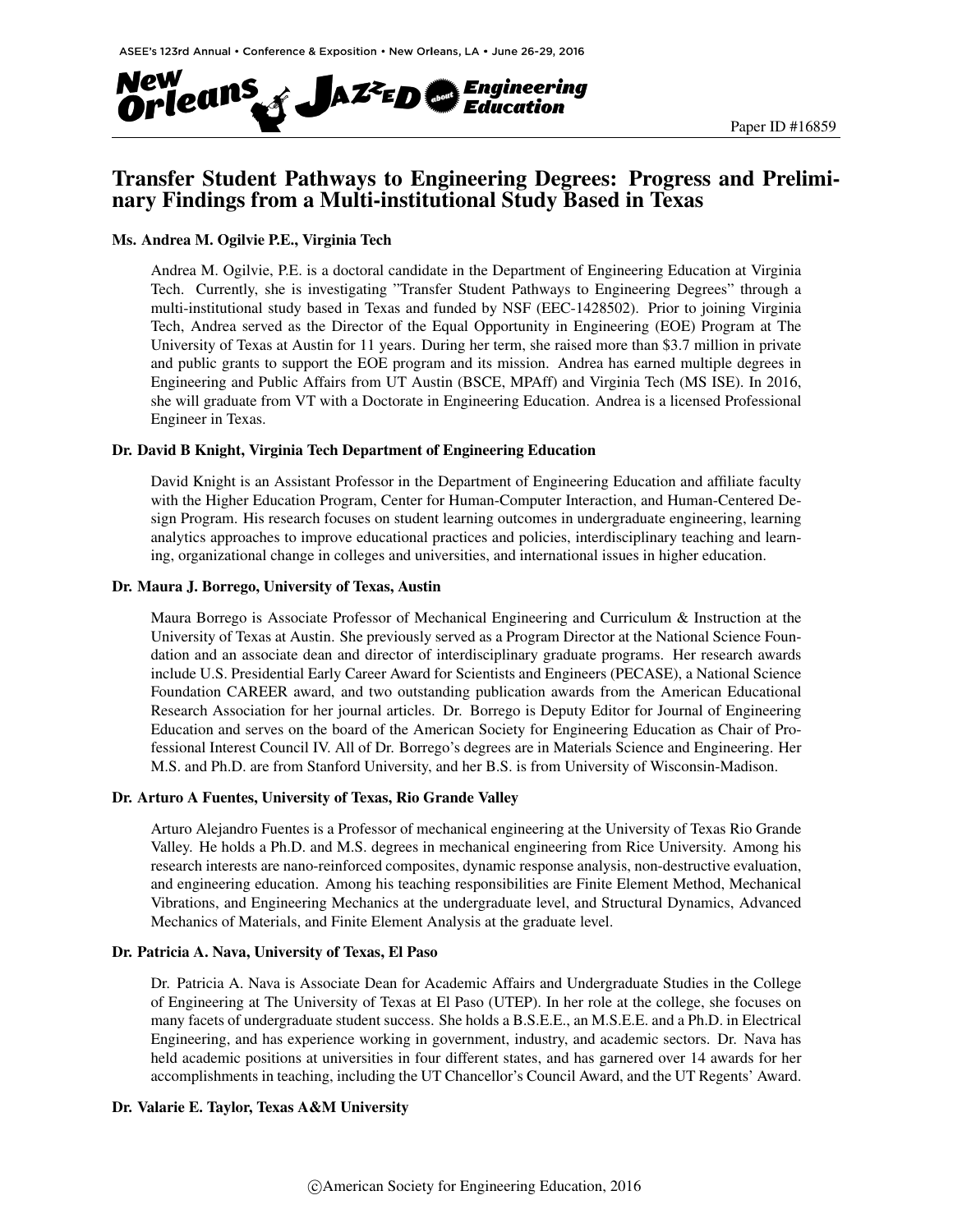

Valerie Taylor is the Senior Associate Dean of Academic Affairs in the Dwight Look College of Engineering and a Regents Professor and the Royce E. Wisenbaker Professor in the Department of Computer Science and Engineering at Texas A&M University. In 2003, she joined Texas A&M University as the Department Head of CSE, where she remained in that position until 2011. Prior to joining Texas A&M, Dr. Taylor was a member of the faculty in the EECS Department at Northwestern University for eleven years. She is also the Executive Director of the Center for Minorities and People with Disabilities in IT (CMD-IT). Dr. Taylor is an IEEE Fellow.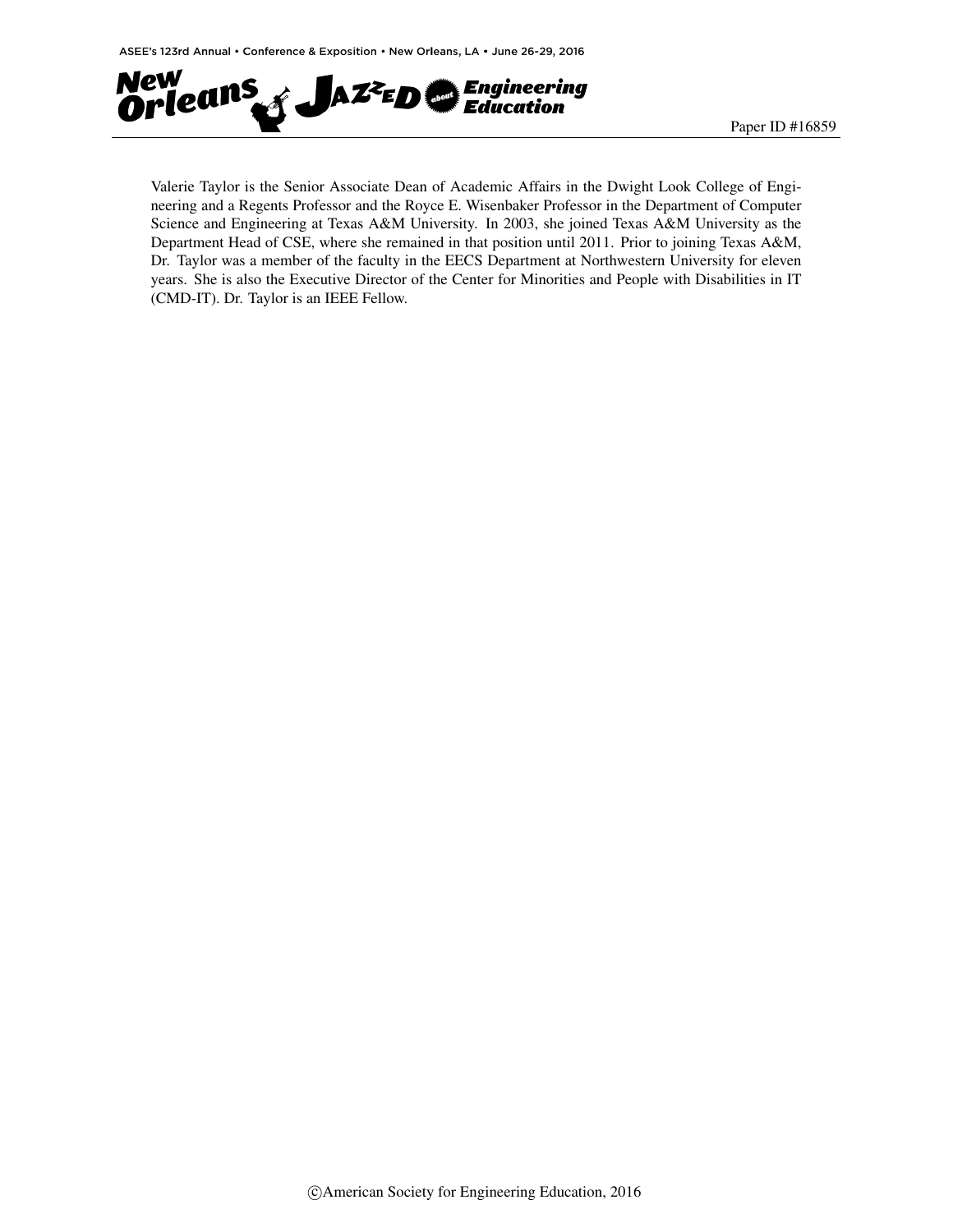# **Transfer Student Pathways to Engineering Degrees: Progress and Preliminary Findings from a Multi-institutional Study Based in Texas**

### **Abstract**

In 2015 President Obama introduced America's College Promise, a new \$80 billion proposal to make two years of community college free for individuals willing to earn the benefit. To maximize results from such a substantial investment, it is important to address and resolve existing challenges related to degree completion and upward transfer for community college students, especially within engineering. In this paper, we provide an overview of preliminary data from our current National Science Foundation study focused on transfer students in Texas that is aiming to better understand the transfer process in engineering so that the transfer student pathway to an engineering bachelor's degree may become better enhanced. Following a mixed methods research approach and using a conceptual framework of transfer student capital to organize the study, we use qualitative data from semi-structured focus groups with students, administrators, faculty, and staff to extend quantitative findings from an engineering transfer student survey that was administered to more than 7,800 engineering transfers students at four 4 year institutions in Texas. This study uniquely combines engineering transfer student survey responses with education outcome data (i.e., student records) to increase understanding of the complete transfer pathway experience. The sample is unique because it is comprised of a disproportionately large percentage of Hispanic students, which is the fastest growing demographic in the country and a subpopulation that engineering is seeking to attract and support. We envision that our research findings on what helps and hinders the transfer process can be used to 1) make improvements and revisions to existing policy, and 2) serve as a guide for states and institutions seeking to adopt new policies that promote upward transfer in engineering.

# **Background & Objectives**

For decades, there has been a strong demand for STEM professionals in the U.S. workforce. Based on national rhetoric, it is clear that the demand for skilled professionals in STEM fields will continue to be on the upswing for many years to come. To meet both current and future workforce needs, the President's Council of Advisors on Science and Technology projects that that the United States will need to produce an additional 1 million STEM professionals by 2025.<sup>1</sup> As we think creatively about how to identify and train human talent to the meet this demand, great potential exists among the growing population of students who begin their pursuit of a higher education within the community college system. According to the National Center for Education Statistics, 41% of first time freshmen in undergraduate education, and 46% of all U.S. undergraduates during Fall 2013 were enrolled in 2-year public colleges; the headcount total for that academic year was 12.4 million students. $2$ 

In addition to sheer numbers of students that reside within 2-year institutions, the diversity of that student body composition offers another compelling reason to investigate ways to better cultivate and support this population as a potential source of STEM talent for the U.S. workforce. Profile characteristics for students enrolled in 2-year institutions tend to be more diverse than students who matriculate directly into 4-year public and private colleges and universities from high school in terms of socio-economic status, race, ethnicity, gender, age, and prior work experience.<sup>3,4</sup> Moreover, research on teamwork and problem solving indicates that teams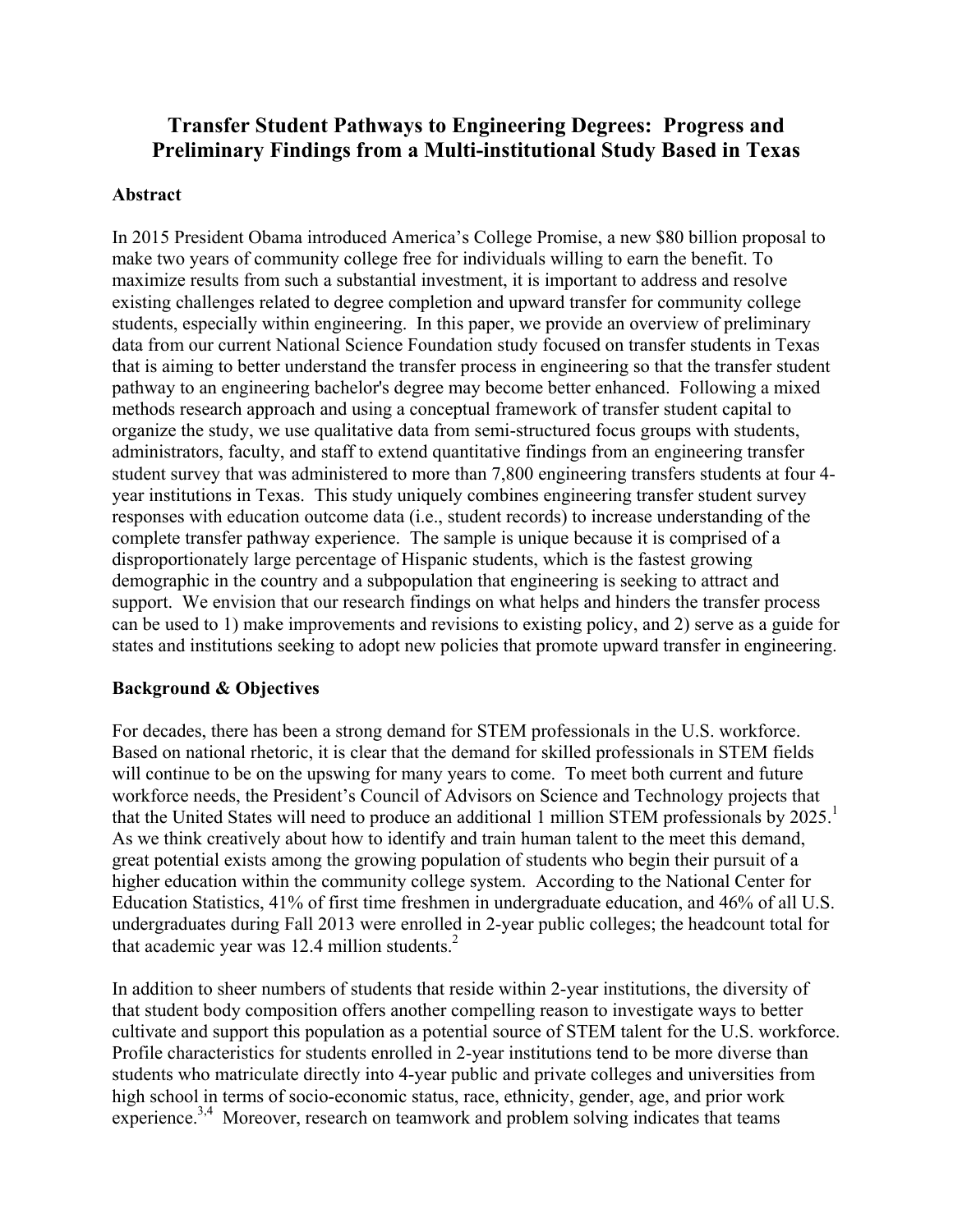comprised of diverse members who have different backgrounds and perspectives have the potential to achieve increased levels of creativity during the ideation process<sup>5,6,7,8,9,10</sup>—this outcome is greatly desired and much needed in a  $21<sup>st</sup>$  century STEM workforce faced with global challenges that require innovative, equitable, and sustainable solutions. In summary, not only is tapping into the diverse talent pool of students enrolled in 2-year institutions a reasonable and effective approach to meet future workforce demands, it is also a promising approach that offers great potential to broaden participation in STEM disciplines that can ultimately lead to increased creativity and innovation in the U.S. workforce.

The purpose of this study is to develop a clearer understanding of how to support students moving through the transfer student pathway with the ultimate hope that the efforts can provide a potential means to broaden participation in engineering. This research joins and expands the small body of literature on engineering transfer students and provides data to institutions and systems of higher education as they consider policies and practices that impact students as they make the transfer to 4-year engineering institutions.

Specifically, the broad investigation addresses the following research questions:

- 1. How does transfer student capital relate to academic achievement and degree attainment for transfer engineering students at 4-year institutions?
- 2. How do Hispanic and non-Hispanic transfer students compare on measures of transfer student capital and its relation to academic achievement and degree attainment?
- 3. How do students decide to transfer into engineering at a 4-year institution?

In this paper we provide an overview of the rich data set that has been generated from this project as well as findings from preliminary data analyses.

# **Research Design**

This study's data collection and analyses were organized using a framework of transfer student capital<sup>11,12</sup> (see Figure 1). A context-specific extension of social and cultural capital theories, this framework assists researchers in identifying the variables to take into account when studying transfer students. For a variety of reasons, students begin their academic careers at one or more different institutions than their final degree-granting institution. As shown in the "Background" portion of the framework, students can have multiple motivations or reasons for transferring to a different institution; an important aspect of our study is to untangle those reasons for engineering transfer students in Texas. Students accumulate transfer student capital, or knowledge about the transfer process, at sending institutions (i.e., the place(s) where students begin their degree paths), receiving institutions (i.e., the final degree-granting institution), and potentially from noninstitutional sources. The development of transfer student capital may come from experiences related to learning and study skills, course learning, perceptions of the transfer process, academic advising and counseling, and experiences with faculty. Upon arriving at the receiving institution, students must adjust to the new environment academically, socially, and psychologically, all of which may influence a variety of educational outcomes.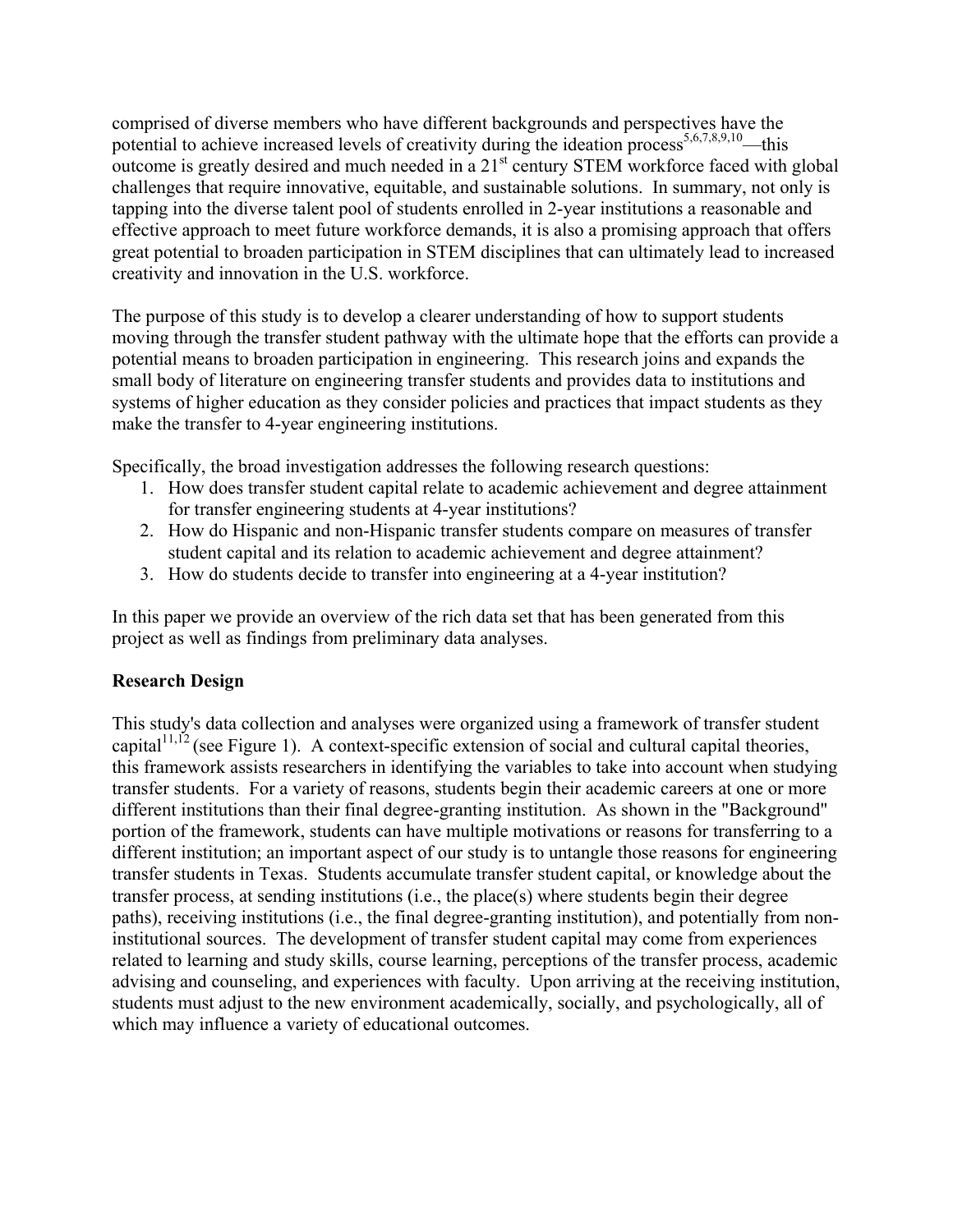

Figure 1. Organizing framework for the study.<sup>11,12</sup>

Our NSF project has been operationalizing this framework via an explanatory sequential mixed method research approach. We administered an online survey to 7,806 engineering transfer students at four 4-year institutions in Texas (all among the top-10 producers of Hispanic engineers) (see Table 1) and received responses from over 1,070 current transfer students or alumni. The sample is unique because it is comprised of a disproportionately large percentage of Hispanic students, which is the fastest growing demographic in the country and a subpopulation that engineering is seeking to attract and support. In ensuring data were collected across all elements of the framework, multiple survey items were compiled from an adaptation of the Laanan-transfer students' questionnaire,  $^{13,14,15}$  a survey from the NSF-funded Prototype to Production study,<sup>16</sup> and Measuring Constructs of STEM Student Success Literacy: Community College Students' Self-Efficacy, Social Capital, and Transfer Knowledge.<sup>17,18</sup> For a full description of the survey development process, steps that were put into place to support construct validity, and individual campus customization procedures, please see our work in progress paper from the 2015 Frontiers in Education (FIE) Conference titled *Transfer Student Pathways to Engineering Degrees: A Multi-Institutional Study Based in Texas*. 19

| <b>Table 1.</b> Troper four-year institutions and partier community concess. |                                              |  |
|------------------------------------------------------------------------------|----------------------------------------------|--|
| <b>Four-Year Institution</b>                                                 | <b>Community College Partner Institution</b> |  |
| Texas A&M University                                                         | Blinn College                                |  |
| The University of Texas at Austin                                            | <b>Austin Community College</b>              |  |
| The University of Texas at El Paso                                           | El Paso Community College                    |  |
| The University of Texas Rio Grande Valley                                    | <b>South Texas College</b>                   |  |

**Table 1.** Project four-year institutions and partner community colleges.

At present, partner 4-year institutions are merging individual survey responses with student record data. These institutional data include: demographic information, mode of admission, initial major of enrollment, number of transferred credit hours, multiple captures of internal credit hours, university and major grade-point averages, academic achievement from semester 1– 4 following the transfer, and for alumni semester of graduation and final major and degree attainment. Thus, this incredibly rich data set will allow for analyses that examine relationships between transfer student capital collected via the survey and multiple direct measures of student outcomes at their receiving 2-year institution.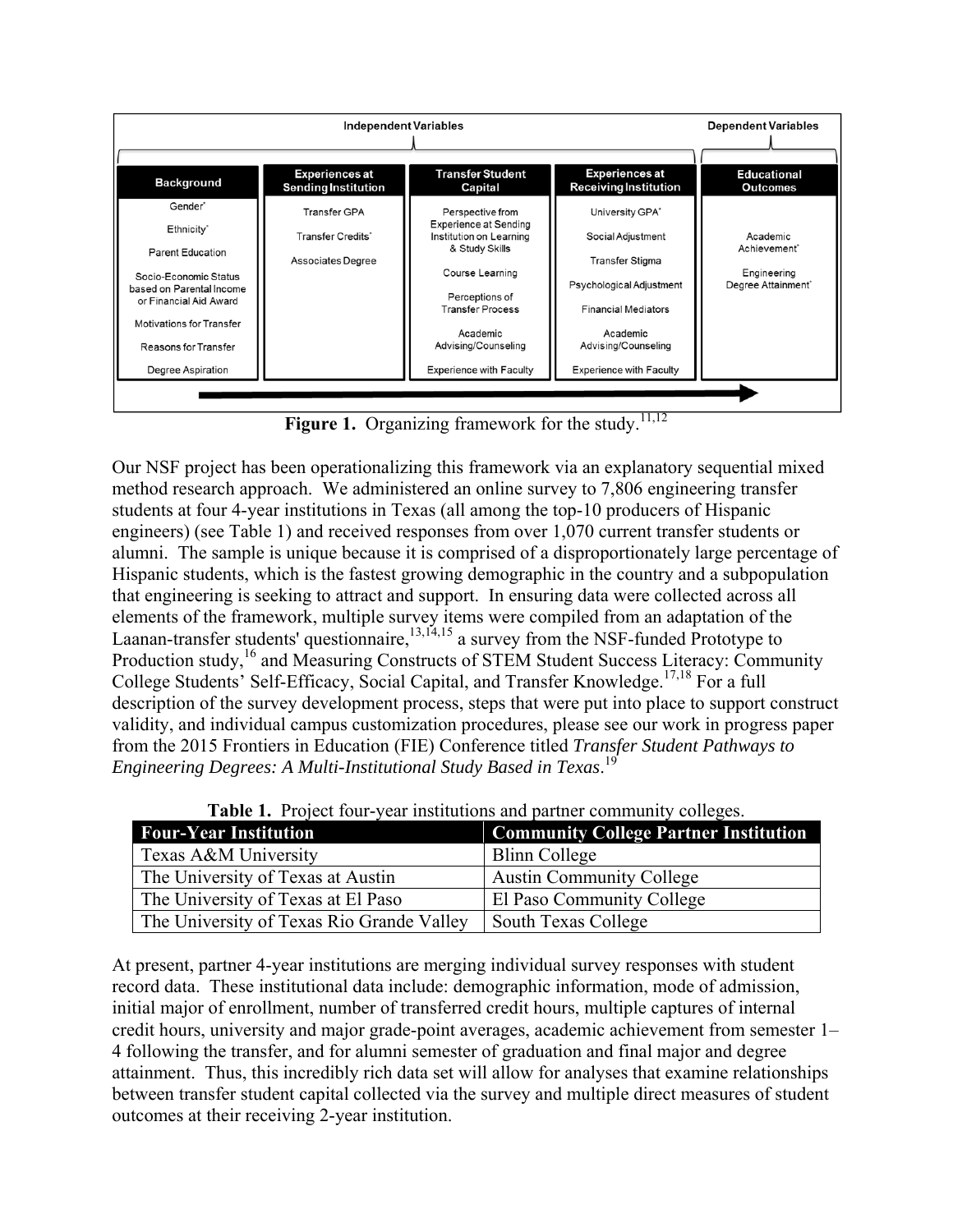The study has also produced qualitative data that were collected via 18 semi-structured focus groups with 84 students, administrators, faculty, and staff who were either transfer students or whose university roles require interaction with and support of transfer students. Focus groups were held at all eight of the project partner institutions shown in Table 1, which will allow for investigations of the system from both the 4-year and community college perspectives. These qualitative data will be used to extend quantitative findings and offer an in-depth examination of the engineering transfer student processes occurring within the state of Texas. Protocols used the transfer student capital framework to frame interview questions, and the objectives of these interviews were to identify: 1) institutional policies and practices that facilitate success and enable transfer pathways into engineering at 4-year universities for transfer students, 2) ways institutions hinder transfer students in their transition to engineering at 4-year universities, and 3) ways institutions help students accumulate and leverage their transfer student capital. All interviews have been conducted and recorded, and the transcription and data analysis process is underway.

# **Preliminary Results: Survey Data**

An early contribution of this study is to provide a better understanding of the backgrounds of students who comprise the engineering transfer student population, in particular within Texas universities. In this paper we provide a descriptive portrait of our survey participants and describe how this information demonstrates the value of this new data set. Current students comprised 53.4% of respondents, alumni comprised 41.4%, and 4.4% of respondents did not complete the degree and are no longer at the university (0.8% did not respond to this question).

Of the respondents who identified a gender, 20% identified as female, which is on par with the national average for engineering students but higher than previous research on engineering transfer students. However, 18% of respondents did not answer this question, likely because these items were placed at the very end of the fairly lengthy survey. We may assume that members of the dominant demographic group (i.e., males) would be more likely to skip this question or drop out of the survey earlier in the process (which would reduce the female proportionality) but will test that assumption as we merge institutional demographic data.

| Are you Hispanic/Latino? |           |
|--------------------------|-----------|
| Yes                      | 33.4%     |
| N <sub>0</sub>           | 48.1%     |
| Prefer not to answer     | $0.4\%$   |
| Missing Data             | 18.1%     |
| Total $(n=1070)$         | $100.0\%$ |

**Table 2.** Hispanic/Latino backgrounds of engineering transfer student survey respondents.

The project's institutional sampling plan sought to gather information from a disproportionately high percentage of Hispanic engineering students and alumni relative to the national representation. As shown in Table 2, data collection did meet this objective, as one-third of all respondents who answered this question identified as Hispanic/Latino (note: this percentage jumps to 41% when missing data were removed). The 18.2% who did not answer this question will be filled in following the institutional data merge. Therefore, the data set produced in this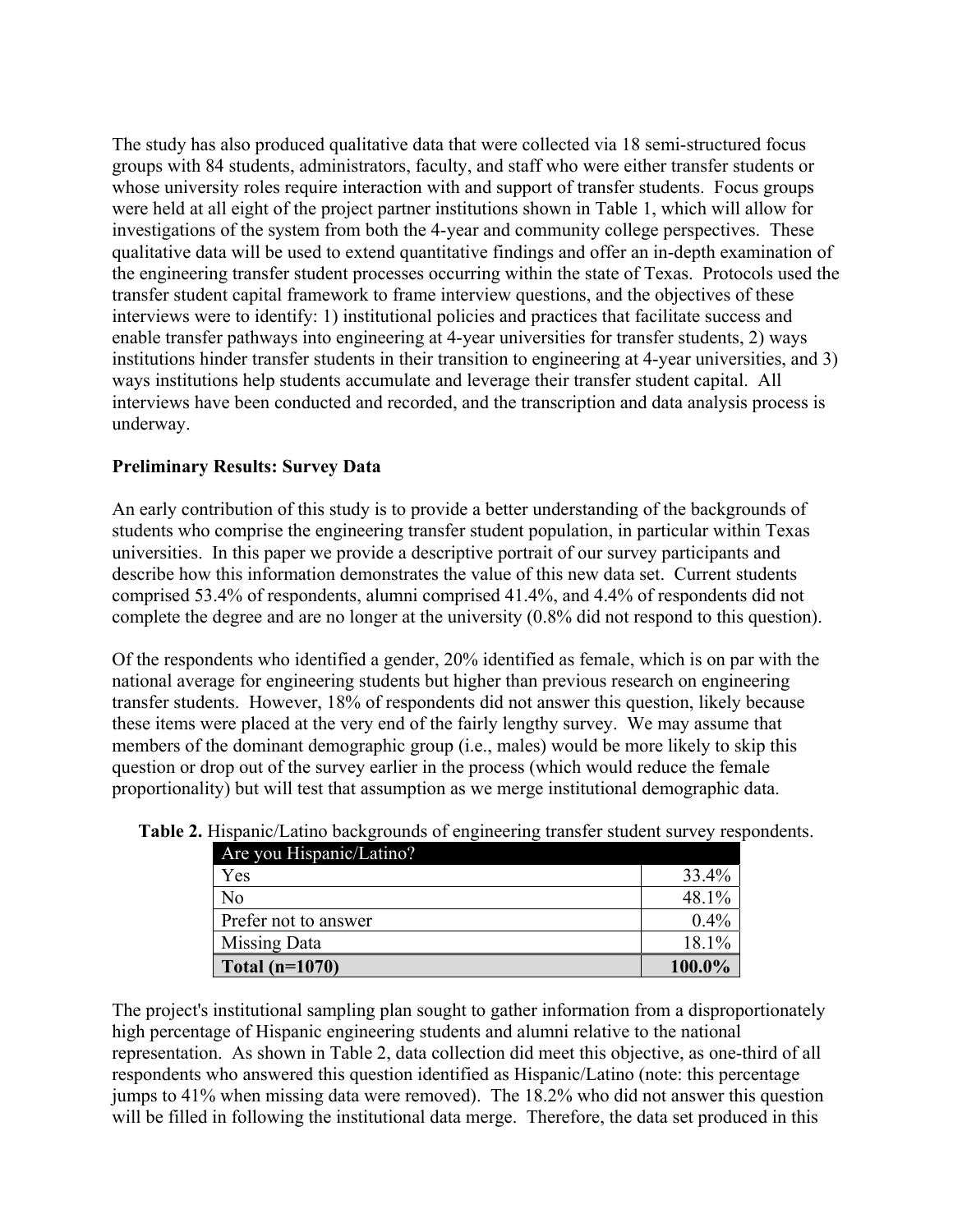project will allow for the exploration of interaction effects by Hispanic/Latino when relating students transfer student capital to other variables, which has been called for but is rare because of sample size limitations. $^{20}$ 

Survey responses also produced sufficient sample sizes of categories of parents' education status for comparative analyses (see Table 3). Half of the survey respondents indicated that at least one of their parents earned a Bachelor's degree or higher, 15% had no college, and 15% had at least some college or an Associate's degree. When only considering participants who answered this question, the Low and Medium categories jump to 36.6%. Thus, sufficient sample sizes are present for analyses that can determine whether this continuum of parental experience with higher education bears relationships with students' accumulation of transfer student capital.

**Table 3.** Highest parent education status of engineering transfer student survey respondents. Parent Education Status

| 1 arent Baucanon Dutta                                      |         |
|-------------------------------------------------------------|---------|
| $Low - both parents earned HS diploma or less$              | 15.0%   |
| Medium $-$ at least one parent attended some college and/or |         |
| earned an Associate Degree or Certificate                   | 15.0%   |
| $High-at least one parent earned Bachelors or higher$       |         |
| Don't Know                                                  |         |
| Not applicable                                              | 0.2%    |
| Prefer not to answer                                        | $0.7\%$ |
| <b>Missing Data</b>                                         | 18.1%   |
| Total $(n=1070)$                                            | 100.0%  |

One of the narratives that we hope our data will help change is the notion that there is a single transfer student pathway to a four-year engineering degree. Although the recent focus has been on leveraging the community college sector to help grow and diversify the engineering field, our data demonstrate that transfer students should not be considered a single bloc of students who have similar postsecondary backgrounds. As laid out in Ogilvie et al. (2015) during the survey development process, there are many different kinds of transfer pathways that should be accounted for when designing these kinds of studies.<sup>21</sup> In this sample,  $40\%$  of transfer student respondents indicated that they had transferred from one or more institutions mainly within the four-year sector; and 56% of the sample predominantly came from the community college sector (see Table 4). Although we would expect these groups of students to have a variety of different needs, expectations, backgrounds, and access to transfer student capital, we will conduct analyses separately for different pathway types to empirically identify differences.

| In addition to [receiving institution], I attended:           |        |  |
|---------------------------------------------------------------|--------|--|
| a community or two-year college                               | 46.5%  |  |
| a four-year institution                                       | 32.1%  |  |
| $> 1$ institution, but mostly a community or two-year college |        |  |
| $>1$ institution, but mostly a four-year institution          |        |  |
| Co-enrollment Program                                         |        |  |
| Missing Data                                                  |        |  |
| Total $(n=1070)$                                              | 100.0% |  |

**Table 4.** Prior institutional types attended.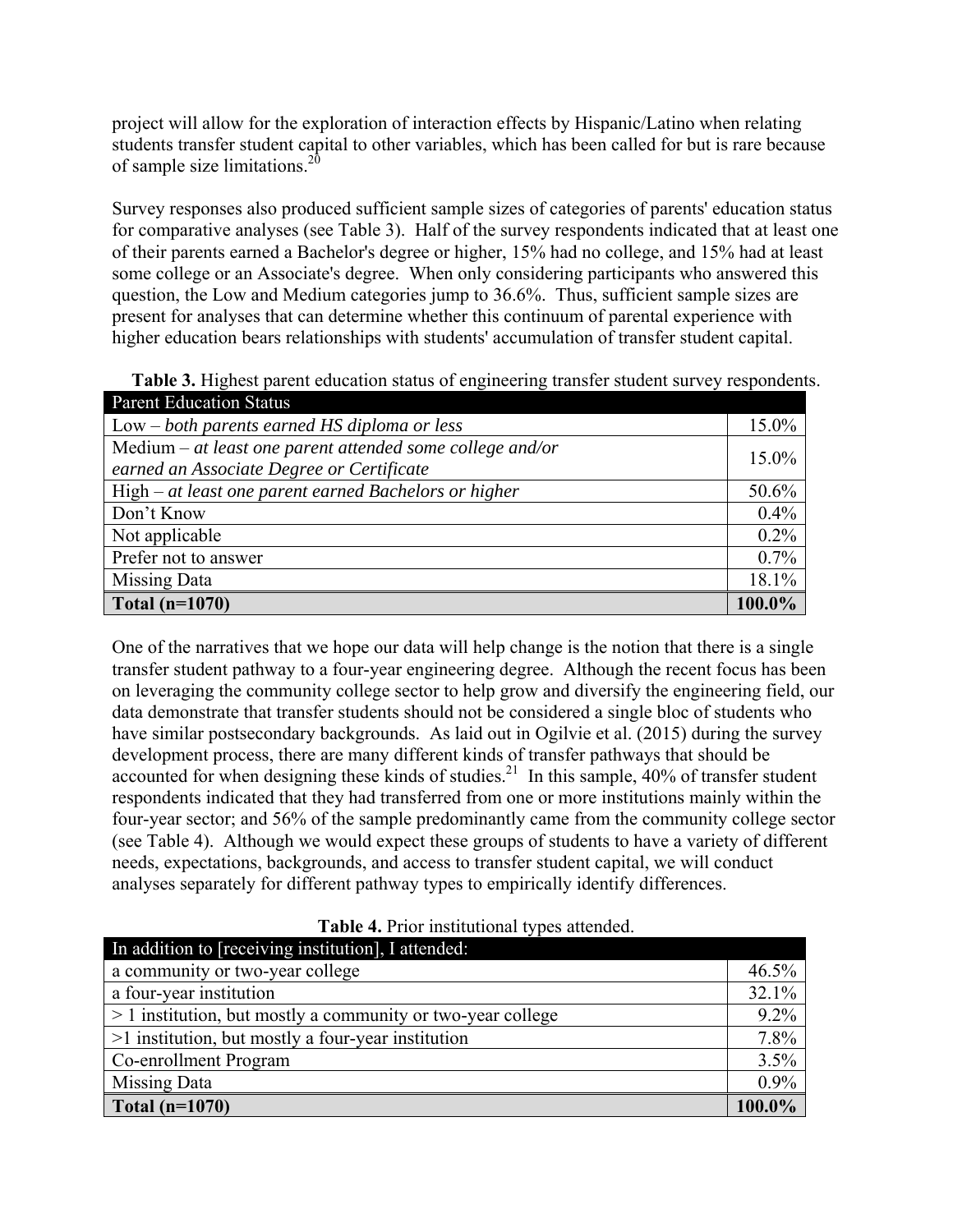Finally, our preliminary analyses have already identified a potential gap in the ways in which transfer student pathways are communicated to students. As shown in Table 5, a variety of mechanisms are currently in place in Texas to facilitate inter-institutional transfer. Administrators on the project team agreed that engineering transfer students would not be familiar with jargon used at the state-level to advance upward transfer policies, such as *2+2 programs, course or program articulation agreements, and the Texas Voluntary Transfer Compact Program*. To craft this survey question on pathways, we identified different modes in consultation with our institutional site partners from both the 4-year and community college sectors and replaced the upward transfer policy jargon with local terminology (i.e. EPCC-UTEP Degree Agreements, Texas A&M Engineering Academy, Texas A&M University System Program for System Admission, UT System Coordinated Admission Program) to increase relevance for study participants. Despite current mechanisms designed to facilitate transfer, less than 28% of the survey respondents used one of these modes of admission. Moreover, over onethird of respondents did not know how they were admitted at the receiving institution. And, it is important to note, these surveys were only administered to students who were successfully able to navigate the transfer process and matriculate at a 4-year institution. Perhaps having students recognize nomenclature and understand technical higher education jargon are not essential to eventual student success, but if an objective for the United States is to facilitate easy, smooth, and transparent transfer processes, it appears as if there is room for growth in helping students recognize available mechanisms.

| When you first entered [receiving institution], were you admitted: |        |
|--------------------------------------------------------------------|--------|
| Through a course or program articulation agreement                 |        |
| Under a System Admission Program                                   | 7.8%   |
| None of the Above                                                  |        |
| I Don't Know                                                       | 34.1%  |
| Co-enrollment Program                                              |        |
| <b>Missing Data</b>                                                |        |
| Total $(n=1070)$                                                   | 100.0% |

**Table 5.** Mode of Admission at Receiving Institution.

### **Future Research**

At this phase of the project, we are actively compiling population data for our sampling frame and collecting academic performance data for individual students who completed the engineering transfer student survey. Next steps in our analyses include imputing for missing data and weighting survey responses by institution to adjust for gender, race/ethnicity, entry term, and engineering discipline so that we can begin exploring the data set using factor analysis and inferential statistics to identify differences across groups (i.e., lateral vs. vertical, Hispanic vs. non-Hispanic, first-generation status). We expect that our first round of analyses will yield three publications focused on: 1) reasons why students start at another institution and factors in their decision to transfer; 2) forms of transfer student capital activated by students who transfer into engineering; and 3) the transition experience for engineering transfer students.

Findings from these aforementioned publications will inform the second phase of our analysis which includes building analytic models to explore relationships between transfer student capital and: 1) outcome variables (i.e., academic achievement and degree attainment), and 2) adjustment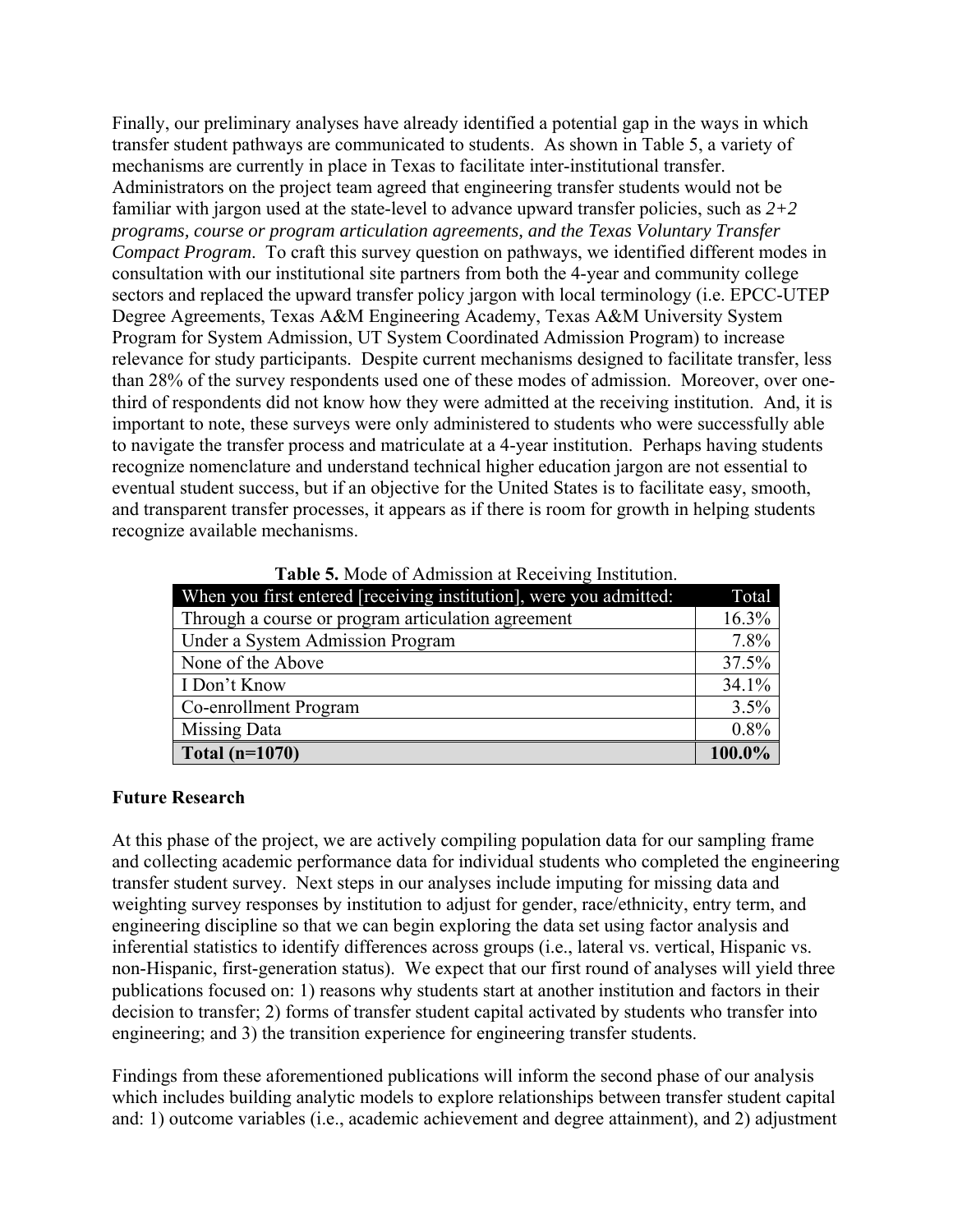variables (i.e., academic and psychological adjustment) for engineering transfer students. By linking education outcome data to student survey responses on their experiences with negotiating the transfer process and transiting between institutions, our study takes a more holistic approach to understand engineering transfer students and their pathway to an engineering degree.

In a similar vein, our future research will use qualitative data from the semi-structured focus groups with students, administrators, faculty, and staff to extend quantitative findings from survey responses and education outcome data for this sample of 1,070 engineering transfer students who successfully transferred to one of four 4-year Texas institutions as new engineering students between 2007 and 2014. Collectively, this research brings data to higher education administrators (i.e., deans, department chairs, and admissions officers) so that they may better understand the barriers and perceptions that prevent more students from transferring into engineering at 4-year institutions so that they can make more informed adjustments to their existing institutional practices. We envision that our research findings on what helps and hinders the transfer process can serve as a guide for states and institutions seeking to adopt new policies that promote transfer in engineering.

### **Acknowledgements**

The authors would like to thank the following university administrators and staff for taking on leadership roles at their respective campuses to advance data collection for the project:

| o Austin Community College  | Dr. MaryJane McReynolds                                |
|-----------------------------|--------------------------------------------------------|
| o Blinn College             | Dr. Sylvia McMullen                                    |
| o El Paso Community College | Dean Tonie Badillo                                     |
| o South Texas College       | Dr. Eli Esmaeili & Dr. Enriqueta Cortez                |
| o Texas A&M University      | Dr. Valerie Taylor & Ms. Jennifer Broaddus             |
| o UT Austin                 | Assist. Dean Patricia Gore & Ms. Pam Vrabel            |
| o UT El Paso                | Assoc. Dean Patricia Nava & Ms. Virginia Granda-Becker |
| o UT Rio Grande Valley      | Dr. Arturo Fuentes                                     |
|                             |                                                        |

The authors would also like to thank the following Advisory Board members and university administrators for providing insightful feedback during the development and customization of the Engineering Transfer Student Survey for this study: Dean Tonie Badillo, El Paso Community College; Dr. Monica Cortez, Texas A&M University; Dr. Eli Esmaeili, South Texas College; Dr. Ben Flores, UTEP; Assistant Dean Patricia A. Gore, UT Austin; Dr. Julie Martin, Clemson University; Dr. Sylvia McMullen, Blinn College; Dr. MaryJane McReynolds, Austin Community College; Ms. Jackie Perez; Texas A&M University; Dr. Soko S. Starobin, Iowa State University; Dr. Cristina Villalobos, UT Rio Grande Valley.

This material is based upon work supported by the National Science Foundation under Grant No. 1428502. Any opinions, findings, and conclusions or recommendations expressed in this material are those of the author(s) and do not necessarily reflect the views of the National Science Foundation.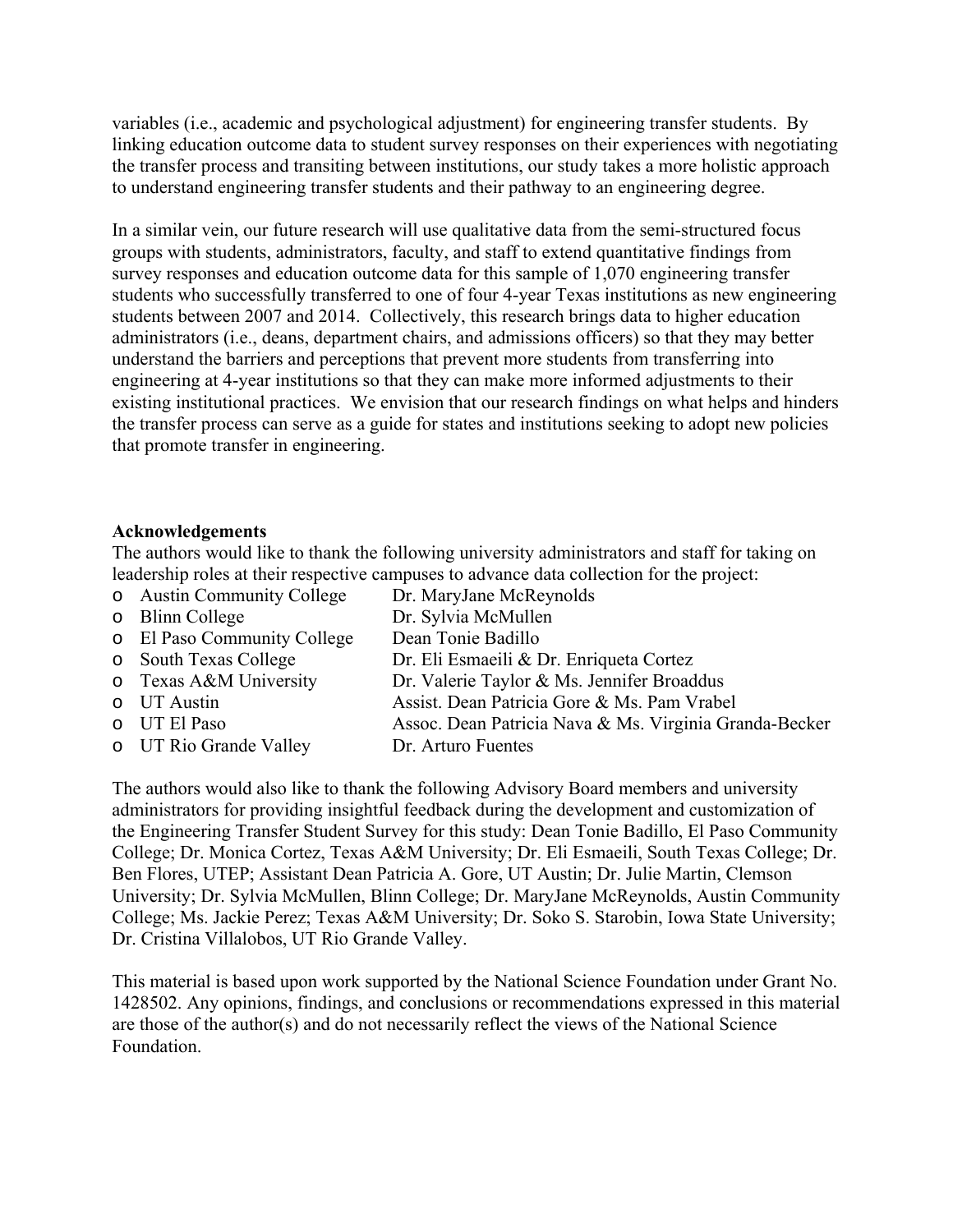# **References**

 <sup>1</sup> President's Council of Advisors on Science Technology. (2012). Report to the president, engage to excel: producing one million additional college graduates with degrees in science, technology, engineering, and mathematics. Washington, D.C.: Executive Office of the President, President's Council of Advisors on Science and Technology.

<sup>2</sup> American Association of Community Colleges. (2015). 2015 Fact Sheet. Retrieved from http://www.aacc.nche.edu/AboutCC/Documents/FactSheet2015\_grey.pdf  $3$  Ibid.

<sup>4</sup> McLoughlin, L. A. (2012). Community colleges, engineering, and social justice. In C. Baillie, A. Pawley, & D. Riley (Eds.), Engineering and social justice: in the university and beyond. West Lafayette, Ind: Purdue University Press.

<sup>5</sup> Nemeth, C. J., & Wachtler, J. (1983). Creative problem solving as a result of majority vs minority influence. European Journal of Social Psychology, 13(1), 45-55. doi:10.1002/ejsp.2420130103

 $6$  Nemeth, C. J., & Kwan, J. L. (1985). Originality of Word Associations as a Function of Majority vs. Minority Influence. Social Psychology Quarterly, 48(3), 277-282.

<sup>7</sup> Nemeth, C. J., & Kwan, J. L. (1987). Minority influence, divergent thinking and detection of correct solutions. Journal of Applied Social Psychology, 17(Sep 87), 788-799.

<sup>8</sup> Nemeth, C. (1986). Differential Contributions of Majority and Minority Influence. Psychological Review, 93(1), 23-32. doi:10.1037/0033-295X.93.1.23

<sup>9</sup> Nemeth, C. J., & Staw, B. M. (1989). The Tradeoffs of Social Control and Innovation in Groups and Organizations (Vol. 22, pp. 175-210). New York, N.Y: Elsevier Science & Technology.

<sup>10</sup> Nemeth, C. J., Mosier, K., & Chiles, C. (1992). When Convergent Thought Improves Performance: Majority Versus Minority Influence. Personality and Social Psychology Bulletin, 18(2), 139-144. doi:10.1177/0146167292182004

<sup>11</sup> Laanan, F. S., Starobin, S. S., & Eggleston, L. E. (2010). Adjustment of Community College Students at a Four-Year University: Role and Relevance of Transfer Student Capital for Student Retention. Journal of College Student Retention: Research, Theory & Practice, 12(2), 175-209.

<sup>12</sup> Laanan, F. S., & Hernández, I. (2011). Transfer Student Capital: Examining the role of Transfer Student Capital in the academic adjustment of transfer students in STEM majors at Iowa State University. Ames, IA: Office of Community College Research and Policy.

<sup>13</sup> Laanan, F. S., Starobin, S. S., & Eggleston, L. E. (2010). Adjustment of Community College Students at a Four-Year University: Role and Relevance of Transfer Student Capital for Student Retention. Journal of College Student Retention: Research, Theory & Practice, 12(2), 175-209.

<sup>14</sup> Laanan, F. S. (2004). Studying Transfer Students: Part I: Instrument Design and Implications. Community College Journal of Research and Practice, 28(4), 331-351.

<sup>15</sup> Laanan, F. S. (2007). Studying transfer students. Part II: Dimensions of transfer students' adjustment. Community College Journal of Research & Practice, 31(1), 37-59.

<sup>16</sup> Terenzini, P. T., Lattuca, L. R., Ro, H. K., & Knight, D. B. (2014). America's Overlooked Engineers: Community Colleges and Diversity in Undergraduate Education. doi:http://hdl.handle.net/2027.42/107460

 $17$  Myers, B., Starobin, S. S., Laanan, F. S., & Russell, D. (2012). Examining student engagement and transfer intentions among community college STEM students. The OCCRP Research Brief, 6. Series on STEM Student Success Literacy Project. Ames, IA: Office of Community College Research and Policy.